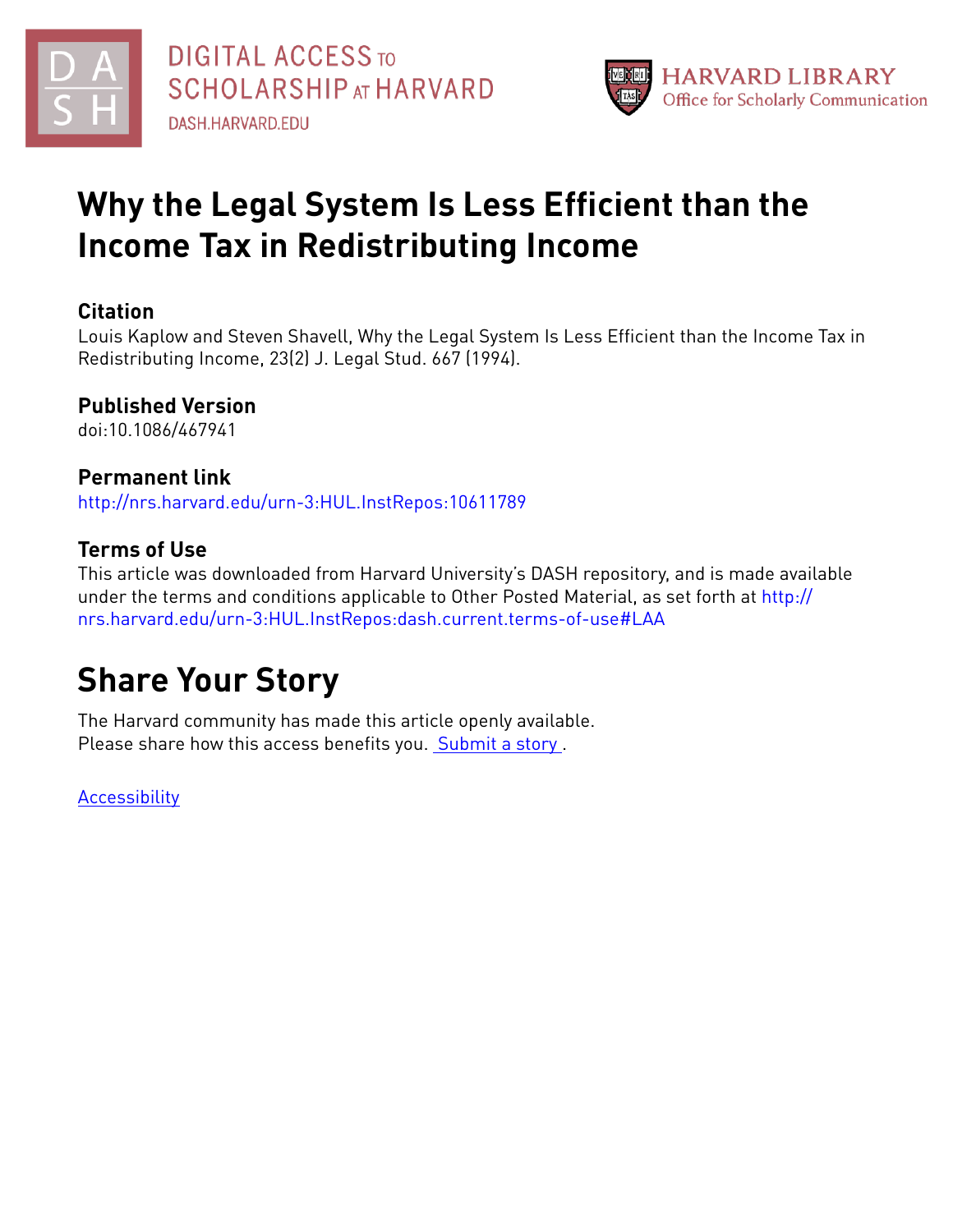

Why the Legal System Is Less Efficient than the Income Tax in Redistributing Income Author(s): Louis Kaplow and Steven Shavell Source: The Journal of Legal Studies, Vol. 23, No. 2 (Jun., 1994), pp. 667-681 Published by: The University of Chicago Press Stable URL: [http://www.jstor.org/stable/724462](http://www.jstor.org/stable/724462?origin=JSTOR-pdf) Accessed: 16/02/2010 19:37

Your use of the JSTOR archive indicates your acceptance of JSTOR's Terms and Conditions of Use, available at <http://www.jstor.org/page/info/about/policies/terms.jsp>. JSTOR's Terms and Conditions of Use provides, in part, that unless you have obtained prior permission, you may not download an entire issue of a journal or multiple copies of articles, and you may use content in the JSTOR archive only for your personal, non-commercial use.

Please contact the publisher regarding any further use of this work. Publisher contact information may be obtained at [http://www.jstor.org/action/showPublisher?publisherCode=ucpress.](http://www.jstor.org/action/showPublisher?publisherCode=ucpress)

Each copy of any part of a JSTOR transmission must contain the same copyright notice that appears on the screen or printed page of such transmission.

JSTOR is a not-for-profit service that helps scholars, researchers, and students discover, use, and build upon a wide range of content in a trusted digital archive. We use information technology and tools to increase productivity and facilitate new forms of scholarship. For more information about JSTOR, please contact support@jstor.org.



*The University of Chicago Press* is collaborating with JSTOR to digitize, preserve and extend access to *The Journal of Legal Studies.*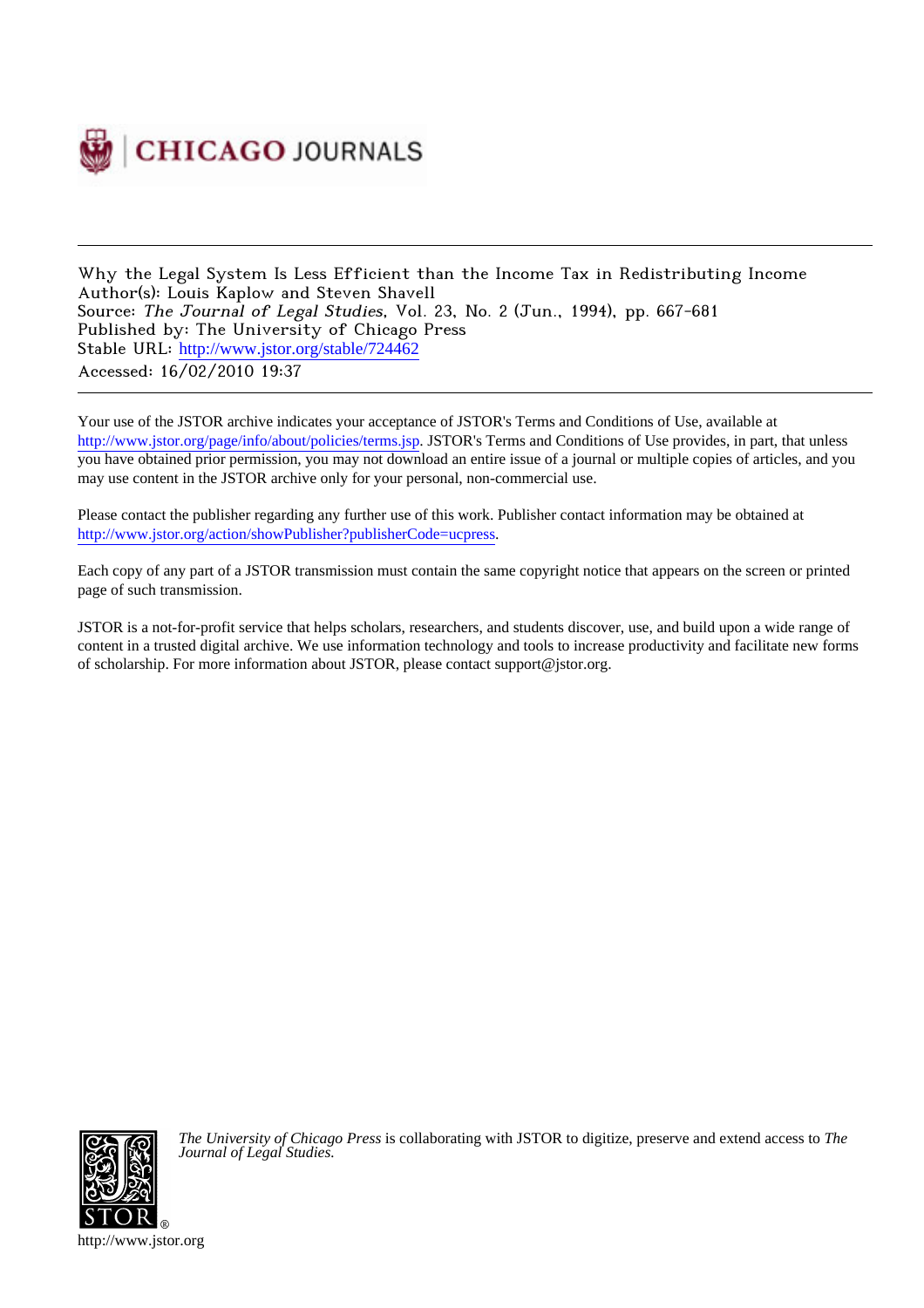## **WHY THE LEGAL SYSTEM IS LESS EFFICIENT THAN THE INCOME TAX IN REDISTRIBUTING INCOME**

**LOUIS KAPLOW and STEVEN SHAVELL\*** 

**IN economic analysis of law, normative judgments about legal rules are usually based on the rules' efficiency, regardless of their effects on the distribution of income. As a consequence, the economic approach is often criticized. Such criticism would be moot if the income tax systemunderstood here to include possible transfer payments to the poor-could be used freely to achieve any desired distribution of income. But income taxes and transfer payments distort incentives to work, limiting the degree to which it is socially desirable to employ the income tax system to redistribute income. The question therefore arises whether legal rules1 should be used to take up some of the slack and promote distributional objectives,2 even if at a sacrifice to efficiency.** 

**In this article, we develop the argument that redistribution through legal rules offers no advantage over redistribution through the income tax system and typically is less efficient.3 The reason is that using legal** 

**\* Professors, Harvard Law School, and Research Associates, the National Bureau of Economic Research. We are grateful for comments from Jennifer Arlen, Reuven Avi-Yonah, David Charny, A. Mitchell Polinsky, Alvin Warren, and participants in a workshop at Georgetown University Law Center.** 

<sup>1</sup> For purposes of this article, the term "legal rules" refers to rules other than those that **define the income tax and welfare system.** 

**2 Our discussion concerns the overall distribution of income or wealth, not entitlement to payment based on desert.** 

<sup>3</sup> The first model establishing this point is in Steven Shavell, A Note on Efficiency vs. **Distributional Equity in Legal Rulemaking: Should Distributional Equity Matter Given Optimal Income Taxation? 71 Am. Econ. Rev. 414 (1981). A related argument is made in Aanund Hylland & Richard Zeckhauser, Distributional Objectives Should Affect Taxes but Not Program Choice or Design, 81 Scand. J. Econ. 264 (1979). (For extensions and further applications, see Louis Kaplow, Should the Government's Allocation Branch Be Concerned about the Distortionary Cost of Taxation and Distributive Effects? (Discussion Paper No. 137, Harvard Law School Program in Law and Economics 1993).)** 

**It does not appear, however, that the point is understood in legal academia. See, for** 

**[Journal of Legal Studies, vol. XXIII (June 1994)] ? 1994 by The University of Chicago. All rights reserved. 0047-2530/94/2302-0001\$01.50**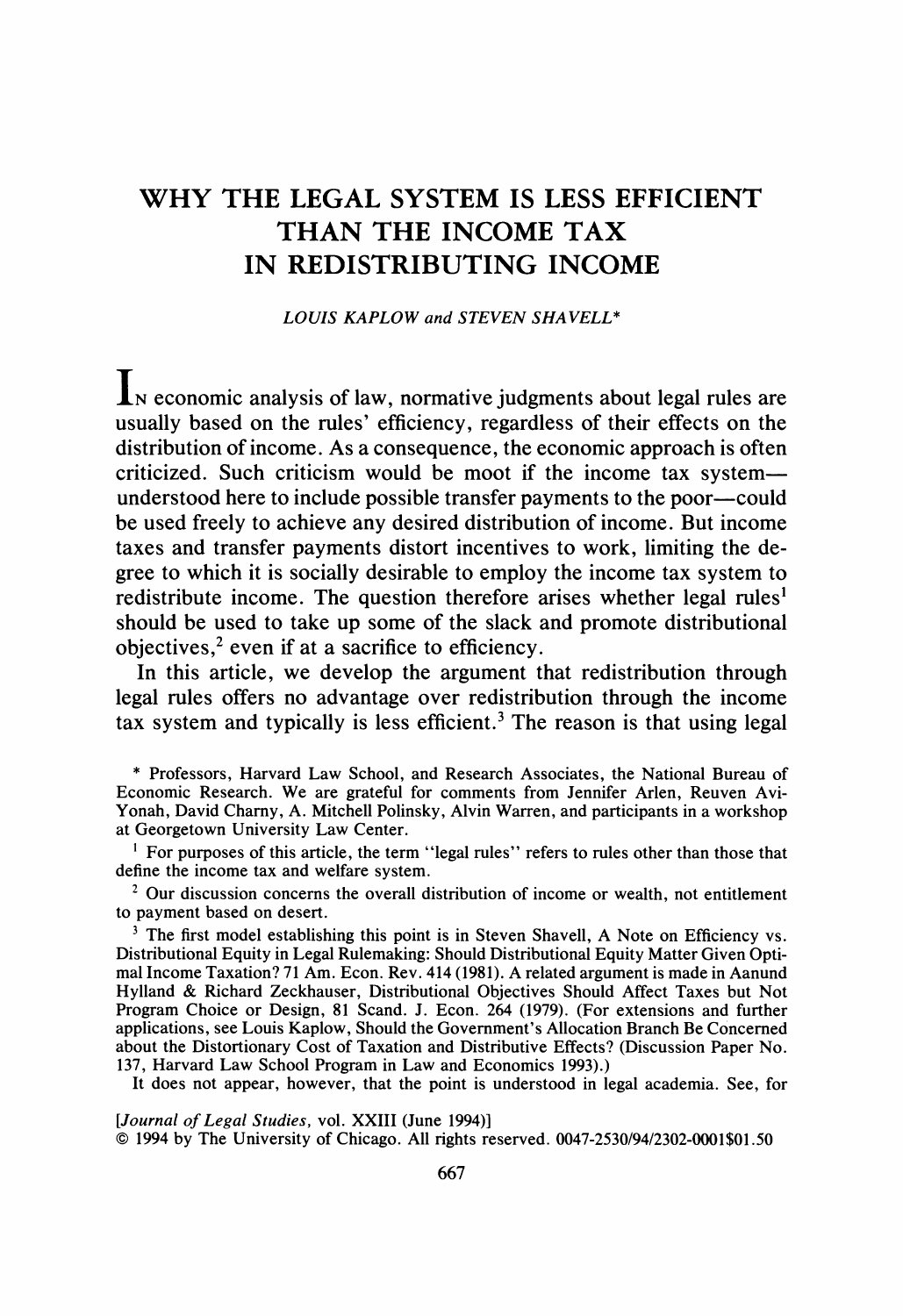**rules to redistribute income distorts work incentives fully as much as the income tax system-because the distortion is caused by the redistribution itself--and also creates inefficiencies in the activities regulated by the legal rules.** 

**To illustrate, suppose that high-income individuals are subject to an income tax of 30 percent and that, in principle, further redistribution to the poor would be desirable. Would we want to adopt an inefficient legal rule because it redistributes an additional 1 percent of high earners' income to the poor? Under such a regime, high-earning individuals would surrender 31 percent of each additional dollar of income: 30 percent would go to the tax authority, and 1 percent would be taken by the legal system. Now assume, instead, that an efficient legal rule is retained and the income tax rate for high earners is raised to 31 percent. Then they would be in the same position and would be induced to work the same amount as under the inefficient regime. (The increase in the tax rate from 30 to 31 percent does not reduce their incentive to work because it is offset by the 1 percent decrease in the implicit tax that was associated with the inefficient legal rule.) The added tax revenue could be given to the poor, just as under the regime with the inefficient legal rule. Hence, redistribution using the 31 percent income tax and the efficient legal rule differs in only one respect from redistribution using the inefficient legal rule with the 30 percent income tax: because redistribution is accomplished in the presence of an efficient legal rule, resources would, by definition, be saved. With this savings, all individuals could be made better off (for example, by reducing taxes and increasing payments to the poor).** 

**example, Guido Calabresi, The Pointlessness of Pareto: Carrying Coase Further, 100 Yale L. J. 1211, 1224 n.36 (1991) ("far from obvious that, as a general matter, tax and welfare programs are more efficient than a mixture of these and of other rules of law"); Duncan Kennedy, Distributive and Paternalist Motives in Contract and Tort Law, with Special Reference to Compulsory Terms and Unequal Bargaining Power, 41 Md. L. Rev. 563, 613 (1982) (inefficiencies from compulsory terms and from redistribution through taxation "involve exactly the same kinds of waste," leaving a difficult empirical question as to which is preferable); Anthony T. Kronman, Contract Law and Distributive Justice, 89 Yale L. J. 472, 508 (1980) (because taxation and contractual regulation both have efficiency costs, determining the preferable means of redistribution raises an empirical question that "must be resolved on a case-by-case basis, in the light of detailed information about the circumstances likely to influence the effectiveness of each method of redistribution"). In addition, Jennifer Arlen does not take into account the existence of the income tax system in arguing that legal rules should reflect parties' wealth. See Jennifer H. Arlen, Should Defendants' Wealth Matter? 21 J. Legal Stud. 413 (1992) (discussed in note 14 infra); see also id. at 428 (noting that basing liability on defendants' wealth would affect incentives to accumulate wealth, but claiming that "no matter what the outcome of [further analysis of the issue], it is clear that the conventional analysis ... is not theoretically sound").**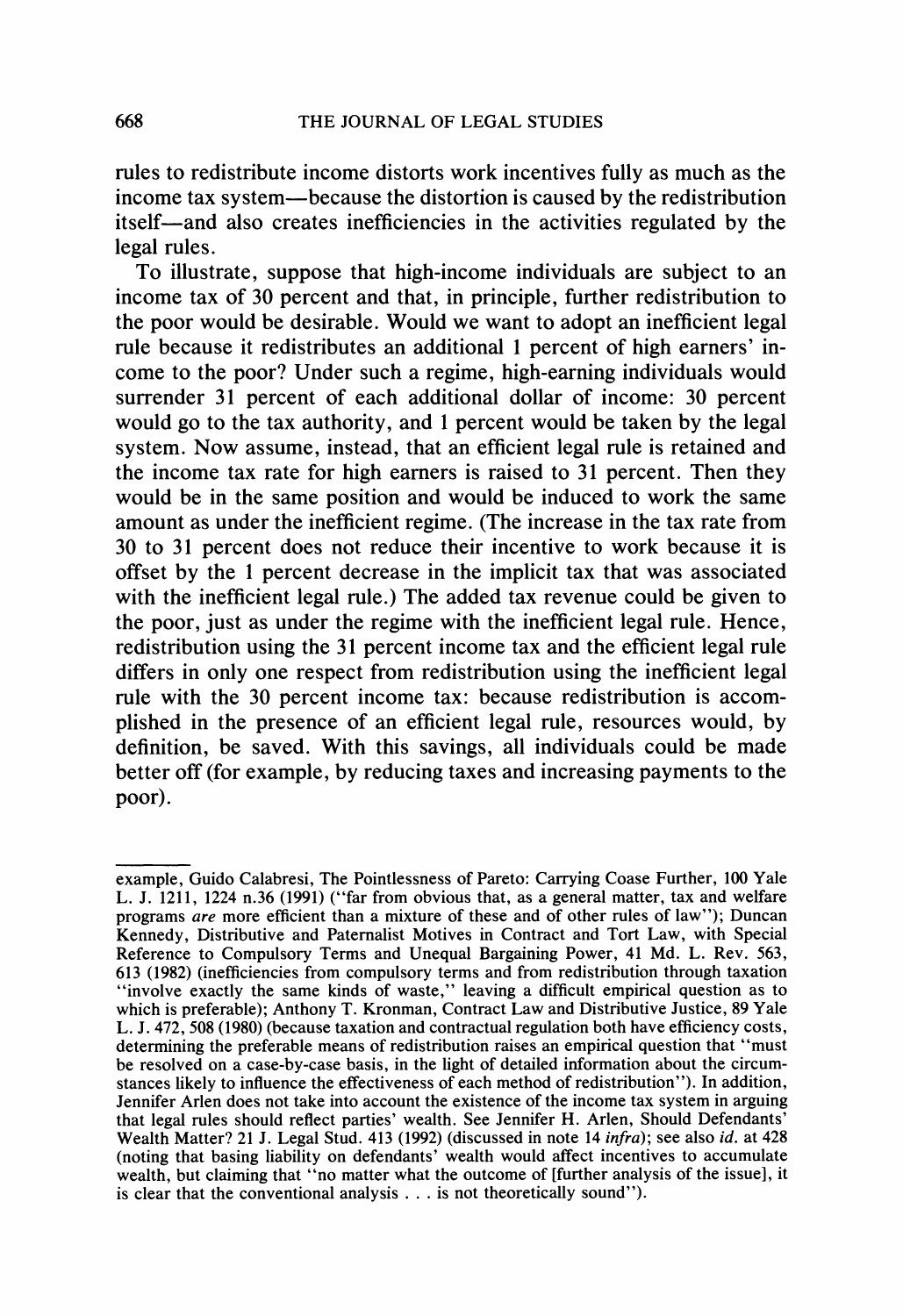**More generally, we show that, even though the income tax distorts work incentives, any regime with an inefficient legal rule can be replaced by a regime with an efficient legal rule and a modified income tax system designed so that every person is made better off. In Section I, we present the analysis leading to this conclusion. In Section II, we discuss briefly the general role of legal rules in redistribution and when, if ever, it is efficient for legal rules to take into account parties' wealth.** 

## **I. ANALYSIS**

**We provide here an informal demonstration of our result: given any regime with an inefficient legal rule (notably, one intended to help achieve a redistributive goal), there exists an alternative regime with an efficient legal rule and a modified income tax system in which all individuals are better off. For concreteness, we will use a specific example in our analysis, but it will be clear that our argument does not depend on the particulars of the example. (For a formal proof, and discussion of certain qualifications, see the Appendix.)** 

**Suppose that individuals engage in an activity that may cause accidents, the likelihood of which may be reduced by potential injurers' exercise of care. It is a familiar result that the strict liability rule-under**  which individuals pay for the harm they cause—leads to efficient behav**ior. Suppose that each individual's expected net accident costs under this rule, denoted a, are \$1,000. These equal the cost of care, harm suffered, and damages paid, less damages received.** 

**Compare this efficient legal rule to an inefficient one that redistributes income from higher- to lower-income individuals. (Redistribution might be accomplished, for example, by setting damages higher when the injurer is wealthy and lower when the injurer is poor. Such a redistributive legal rule would be inefficient: it would induce the wealthy to take more care and the poor to take less care than is efficient.) Let us denote the**  net expected accident costs-the cost of care, harm suffered, and dam**ages paid, less damages received-individuals bear under this rule by a(y); that is, an individual's accident costs are a function of his income, y. (Expected accident costs must be a function of income if the rule is to redistribute income relative to a rule under which everyone's accident costs are the same.)** 

**In particular, suppose that relative to the efficient rule the poorest (those with income of \$0) benefit by \$500 and the richest (those with income of \$100,000) lose \$1,000, with a linear relationship in between. Figure 1 depicts accident costs under this inefficient rule and also under the efficient strict liability rule. Relative to the efficient rule, the ineffi-**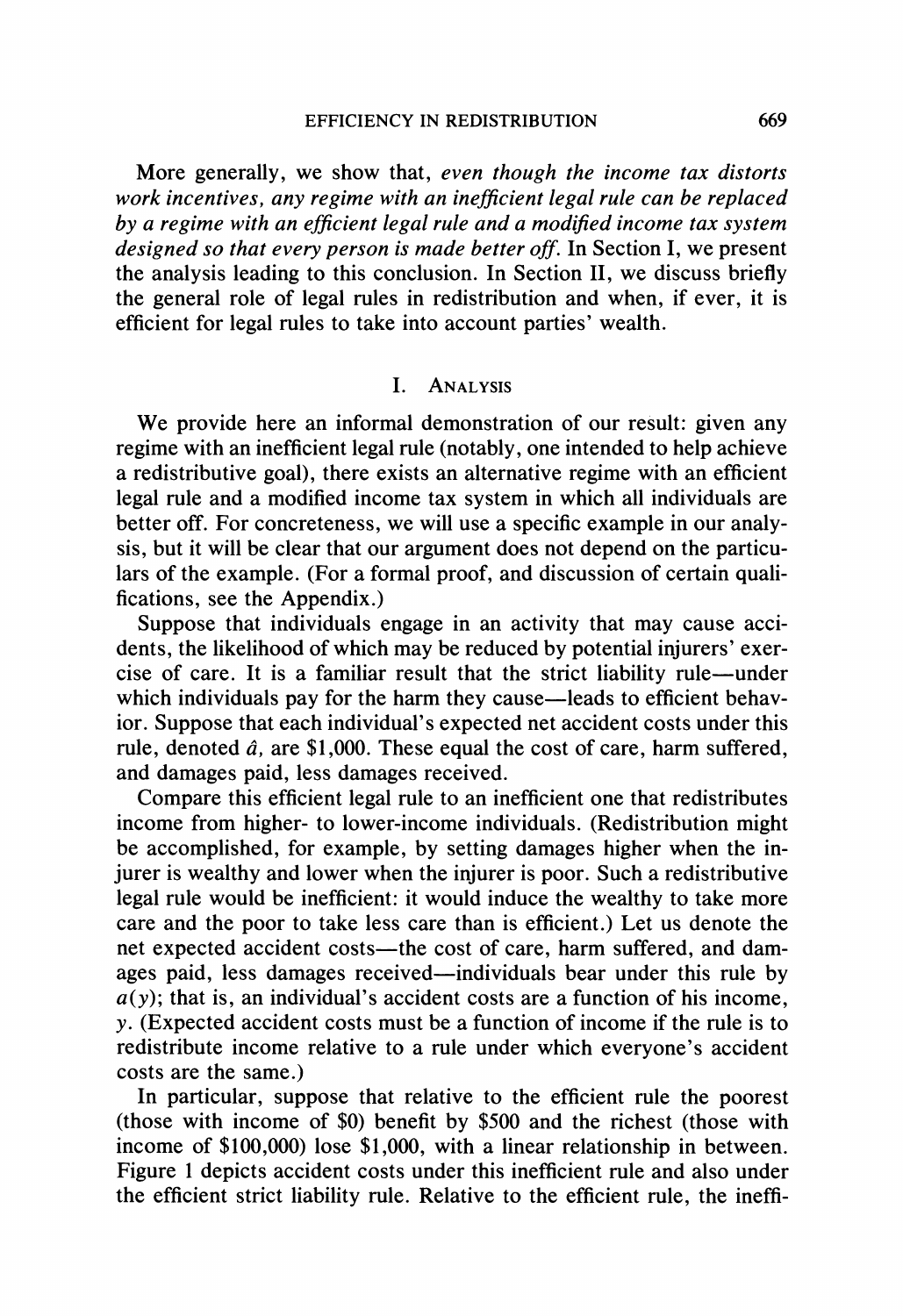

**FIGURE 1** 

**cient legal rule redistributes from those with incomes over \$33,333 to those with lower incomes.** 

**To complete the description of the regime with the inefficient rule, assume that there is an income tax with a rate of 20 percent. In particular, individuals pay tax on 20 percent of their income to the extent it exceeds \$10,000; individuals with income under \$10,000 receive transfer payments equaling 20 percent of the difference (so those earning no income receive \$2,000).4 This tax system, denoted t, is illustrated by the solid line in Figure 2.** 

In Figure 2, we also show a dashed line for  $t + a$ , which represents **individuals' total payments under the tax system and on account of accidents in the regime with the inefficient legal rule. It is this combination that determines an individual's welfare level and work incentives. With** 

**<sup>4</sup> This may be familiar to some readers as a negative income tax. It also is analogous to a conventional income tax combined with a welfare system.**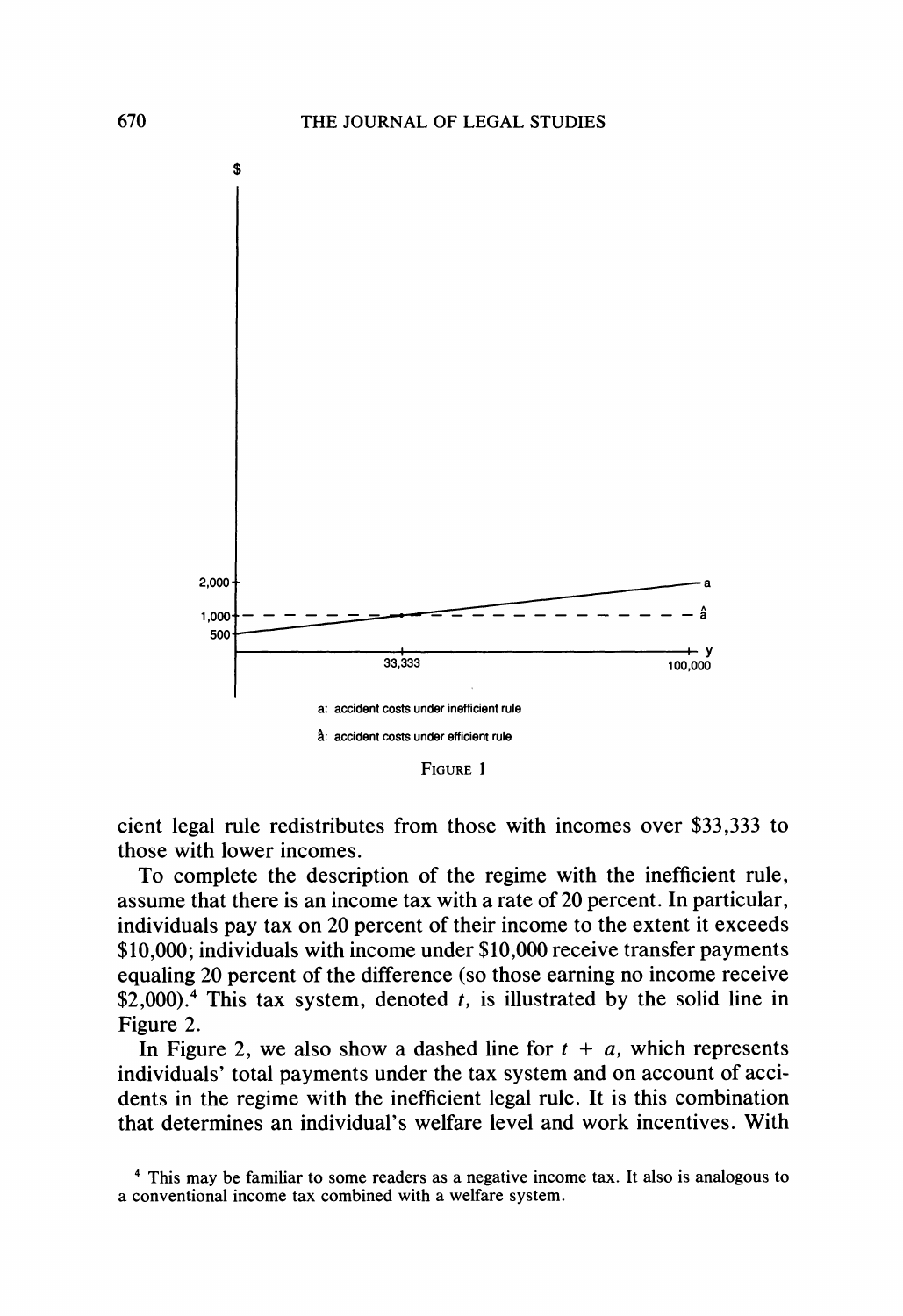

**FIGURE 2** 

**regard to the latter, we emphasize that when an individual with income y contemplates earning additional income by working harder, his total marginal expected payments equal the sum of his marginal tax payment and the expected marginal cost on account of accidents.5** 

**Having described the regime under the inefficient legal rule, we will demonstrate that all individuals can be made better off in a regime with the efficient legal rule and an altered income tax system. Consider the** 

**<sup>5</sup> Of course, the extent to which individuals accurately perceive both their marginal tax rate and the amount implicitly taxed by the legal system is an empirical question. We think it plausible that if the legal system redistributed a significant amount of income, individuals would take this into account. (After all, individuals often would not need to understand the effects of legal rules; rather, they might simply observe, for example, the resulting high prices of products bought disproportionately by the rich.) If they misestimated the extent of redistribution, there is no compelling reason to assume that their guesses would be too low rather than too high.**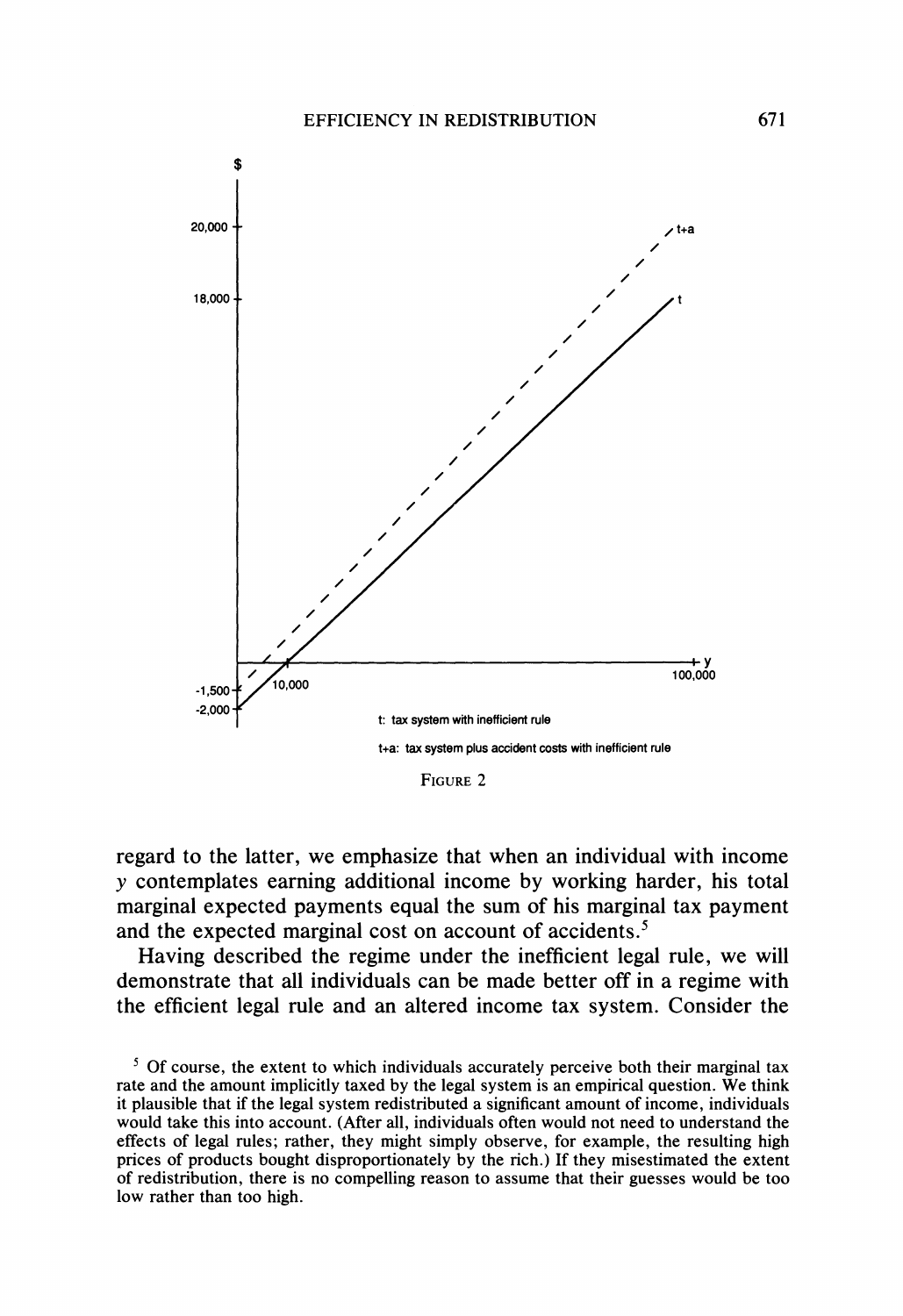

**FIGURE 3** 

modified income tax depicted in Figure 3. The solid line,  $t + a$ , which **represents individuals' total payments under the regime with the inefficient legal rule, is copied from Figure 2. The dashed line, which repre**sents the new income tax,  $\hat{t}$ , is obtained by subtracting  $\hat{a}$  (which, recall, equals \$1,000 for all income levels) from the line  $t + a$ . The two tax **regimes are compared in Figure 4.6** 

**We can now describe individuals' behavior and welfare under the efficient legal rule combined with the new income tax. The total effect of**  the tax and accident costs is given by the sum  $\hat{t} + \hat{a}$ . But, by construction, this expression is identical to  $t + a$  for any income level. (After all,  $\hat{t}$  is constructed by subtracting  $\hat{a}$  from  $t + a$ . When  $\hat{a}$  is added back, the result must equal  $t + a$ .) Thus, individuals who earn income y have

<sup>&</sup>lt;sup>6</sup> The schedule  $\hat{t}(y)$  is steeper than  $t(y)$ —that is, more redistributive—by precisely the amount by which  $a(y)$  is steeper than  $\hat{a}$ , as depicted in Figure 1.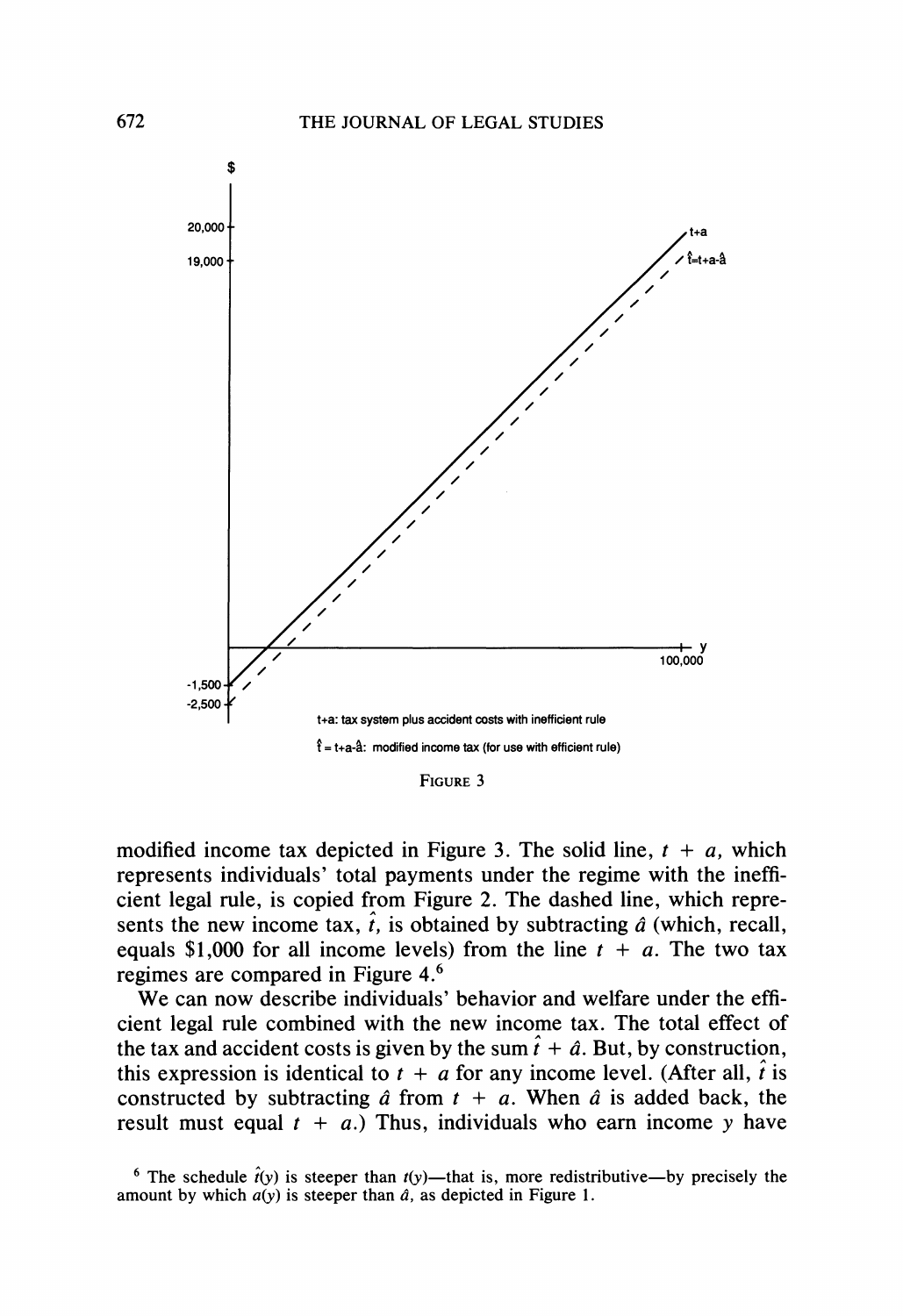

**FIGURE 4** 

**the same level of welfare under each regime. Moreover, each individual (whatever his ability) will choose to earn the same income under each regime because his incentives will be unchanged' a marginal dollar earned will result in the same incremental costs (taxes plus accident costs) under both regimes.** 

**Although work effort and an individual's after-tax welfare are identical under the two regimes, the state collects more tax revenue in the new regime because it involves a more efficient legal rule. To see why this must be true, we first compare total available resources in each regime. Because individuals' work effort is unaffected by the new regime, total earnings will be the same. But the inefficient role by definition wastes resources relative to the efficient role, so total resources must be greater under the new regime. Yet the new income tax leaves individuals with the same income as in the initial regime. Thus, it must be that the new tax collects all the resources saved by the efficient legal rule. Indeed, the new tax was constructed precisely to produce this result.**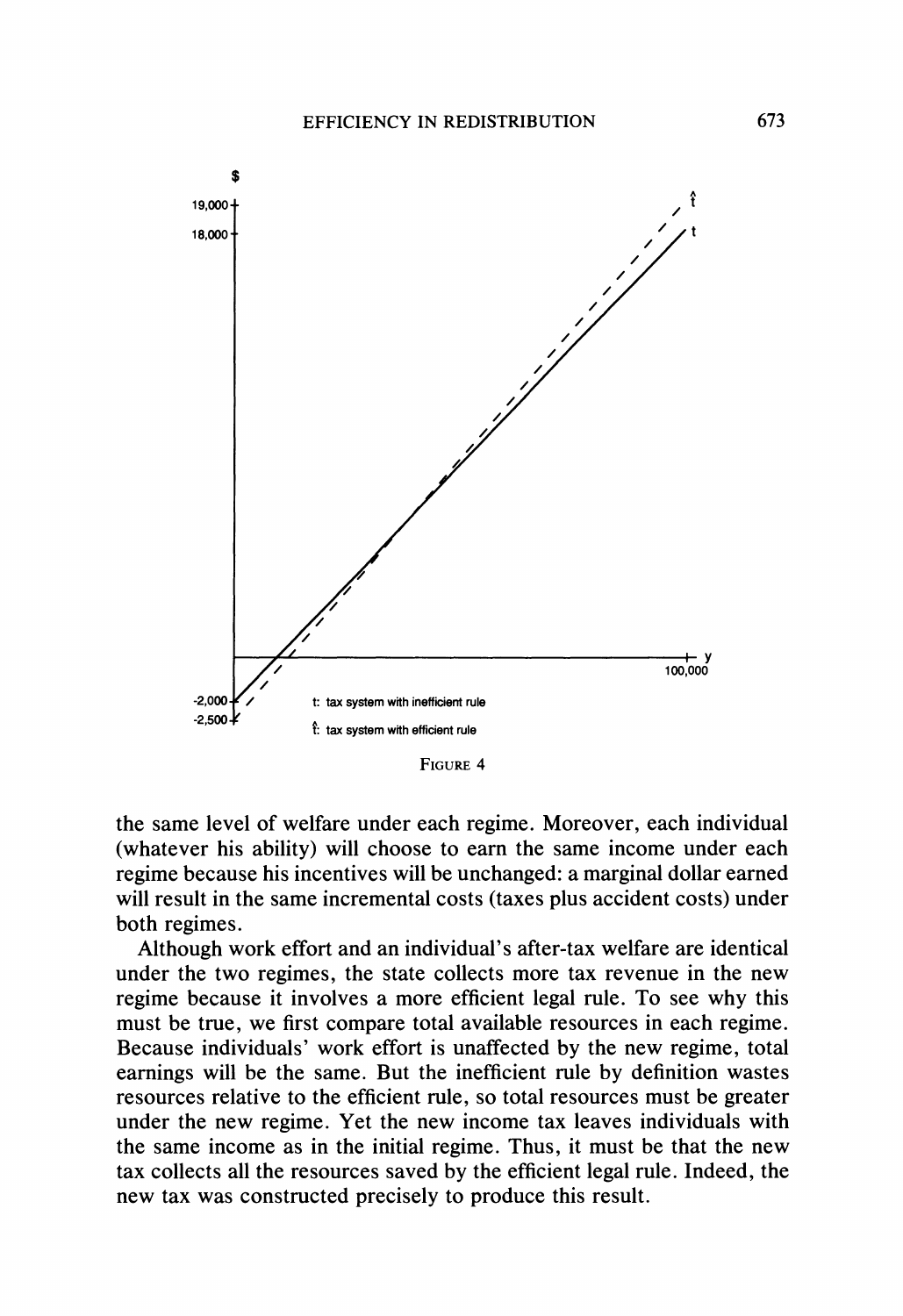**To illustrate, consider the case in which individuals' income is uniformly distributed over the range from \$0 to \$100,000. It is straightforward to calculate that the per capita cost of the inefficient legal rule is \$250. The per capita revenue under the original income tax, t, is \$8,000,**  and per capita revenue under the modified income tax,  $\hat{t}$ , is \$8,250. In**deed, the modified tax collects greater revenue by an amount that just equals the resources wasted by the inefficient legal rule.** 

**The conclusion is that adopting the efficient legal rule, with an appropriate change in the income tax, leaves all individuals equally well off but leaves the government with a surplus. With this additional revenue,**  the government can make each individual better of f—for example, by **lowering taxes (for the poor, increasing transfers) by a fixed amount for each individual or spending the funds on a public good that benefits everyone.7** 

## **II. DISCUSSION**

**(a) Factors bearing on redistribution through legal rules. In this article, we have emphasized that redistribution through legal rules is less efficient than redistribution through the income tax. Other more familiar considerations of feasibility and accuracy also favor redistribution through the income tax system.8 Specifically, the income tax system (including transfer programs) can redistribute from all the rich to all the poor,9 whereas legal rules have substantially less redistributive potential. First, when parties are in a contractual relationship, it is well understood that redistribution usually is not accomplished because prices generally adjust to reflect the expected cost of legal rules.1? Second, when redistri-**

**<sup>7</sup> In practice, redistribution through the income tax rather than through legal rules would not literally make everyone better off. Inevitably, some would gain more than others and a few might lose. Systematic distributive effects across income levels can be avoided by adjusting the income tax, which leaves the possibility of sporadic unequal treatment within income classes. There is, however, no reason that such inequality would be greater when using the income tax rather than legal rules to redistribute income. For reasons noted in Section II(a) one might expect legal rules to fare worse on this account.** 

**<sup>8</sup> See, for example, A. Mitchell Polinsky, An Introduction to Law and Economics 124-27 (2d ed. 1989).** 

**<sup>9</sup> Many exceptions, such as adjustments for numbers of dependents, presumably reflect aspects of distributional policy. Others, such as those that result from tax evasion and welfare fraud, may be addressed in many ways (increasing enforcement, augmenting income taxes with luxury taxes). It would be surprising, however, if courts could more accurately determine true income in, say, private tort disputes than in tax evasion or welfare fraud enforcement proceedings.** 

**<sup>10</sup> Contract rules may affect distribution if prices are also regulated, but then the price regulation itself may be used to accomplish redistribution among such parties. Also, there may be some incidental distributive effects of contract rules, such as when some individuals must expend resources to opt out of default rules that are suitable for others.**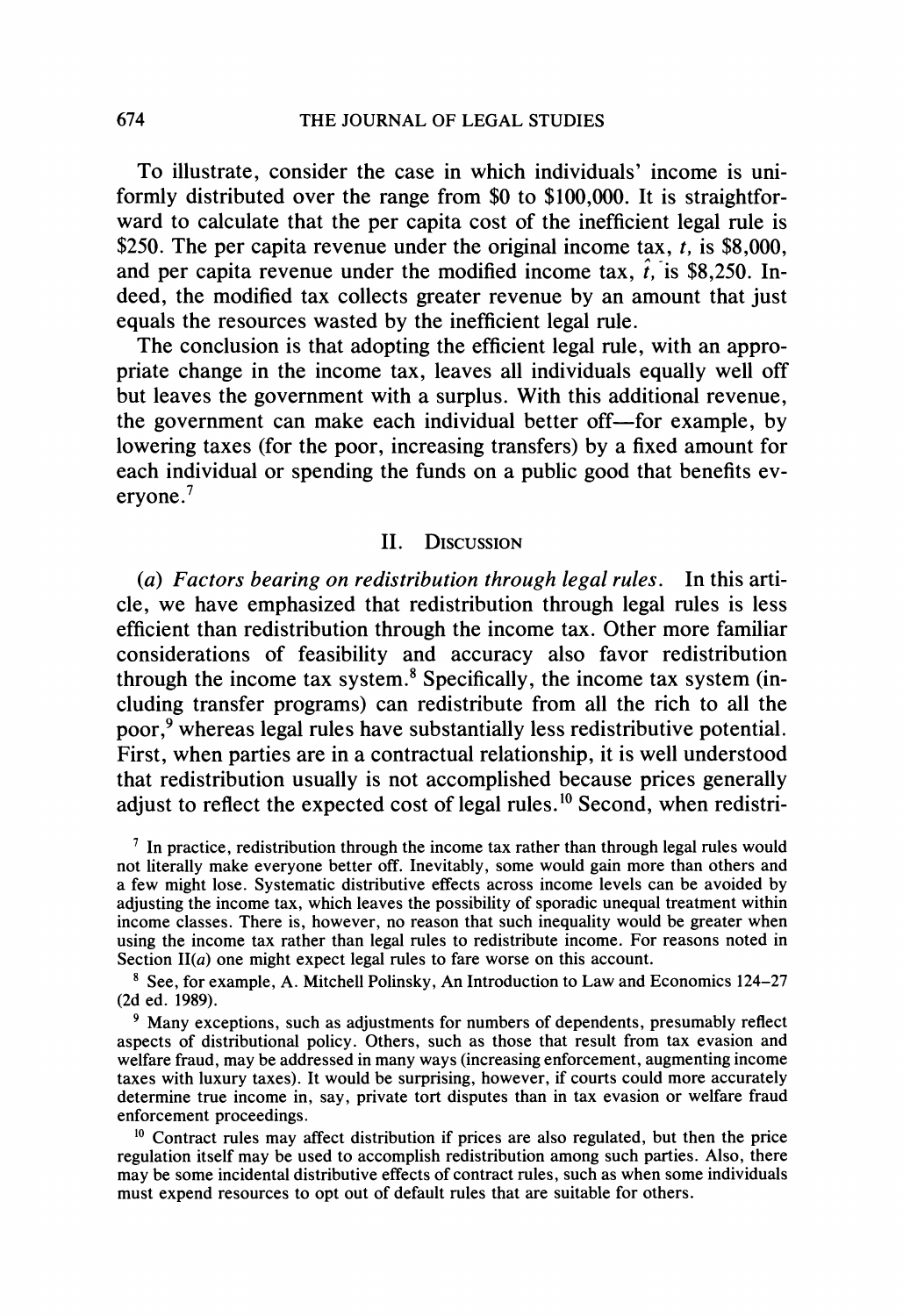**bution is possible, it tends to be limited to those few who become parties to lawsuits. And even then, redistribution may be haphazard. (A proplaintiff rule may be redistributive if plaintiffs, on average, are poorer than defendants, but unless this is uniformly true, the redistribution will**  flow in the wrong direction in some cases.)<sup>11</sup> The latter problem can be **avoided only if the legal rule depends directly on parties' incomes, a policy that few have proposed. Furthermore, if one is prepared to go that far, it becomes difficult to understand why one would administer redistribution in such an ad hoc and inefficient manner rather than through the income tax system.12** 

**An argument sometimes offered in favor of redistribution through legal rules is that the tax system falls short of optimal redistributive taxationperhaps because of the balance of political power in the legislature. This argument raises questions that we do not seek to address about the function of courts in a democracy. In any case, it seems unlikely that courts can accomplish significant redistribution through the legal system without attracting the attention of legislators. Also, much legal reform presently under consideration, such as tort reform, is in the jurisdiction of legislatures.** 

**These points, combined with this article's efficiency argument, suggest that normative economic analysis of legal rules should be primarily concerned with efficiency rather than the distribution of income. Nonetheless, analyzing distribution may be important, because those formulating income tax policy need to be aware of any significant distributive effects of legal rules that would not otherwise be apparent, such as from studying information on the actual distribution of income. Distributive effects, of course, are identified by economic analysis that examines the costs and**  benefits of legal rules—the same sort of analysis used to determine which **rules are efficient.** 

**(b) Is it ever efficient for legal rules to take account of parties' wealth? We have argued that it is inefficient for legal rules to take into account parties' wealth in order to redistribute income. We now consider whether there may be other reasons for legal rules to depend on parties' wealth.** 

**Because the poor are more risk-averse than the rich, the efficient allo-**

 $\mu$  Even when a party appears to be rich, the redistributive effect may be more limited. **For example, when corporations pay more for injuries to third parties, consumer prices and wages will be affected.** 

**<sup>12</sup> Thus, although we did not consider the possible additional administrative costs of increasing the amount of redistribution through the income tax, it seems plausible that these costs would be less than those of achieving significant, well-targeted redistribution through legal rules.**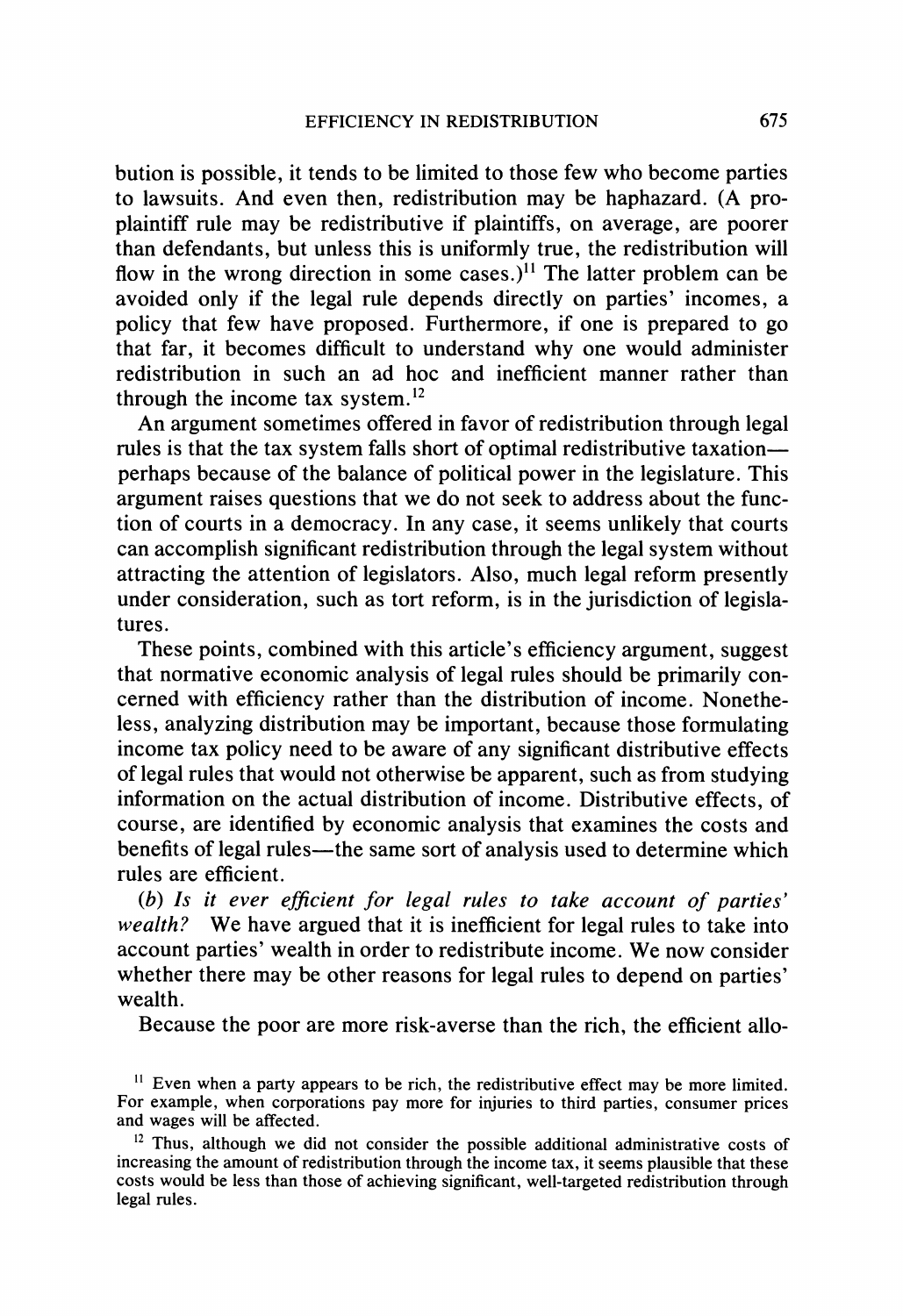**cation of risk might appear to justify taking wealth into account in the design of legal rules. For example, poor injurers might be assessed lower damages, the law's generosity providing them implicit partial liability insurance. Yet, if liability insurance is available in the marketplace, it is inefficient to adjust damages to reflect risk aversion.'3 Insurance purchases will provide the optimal degree of risk mitigation; furthermore, imposition of damages fully equal to harm is necessary to induce potential injurers and their insurers to take complete account of harm that might be caused. Thus, any adjustment in legal rules due to parties' risk aversion, as evidenced by their wealth, must be premised on a failure in insurance markets.'4** 

**Nevertheless, it often is efficient for damages to reflect the victim's income. When an injury involves lost future earnings, the level of earnings indicates the extent of economic loss.15 In addition, under a negligence rule, sometimes it is efficient for the standard of care to depend on parties' income. To illustrate, suppose that a precaution that reduces expected accident costs by \$15 takes an hour of effort. This precaution would be efficient for individuals who can otherwise earn only \$10 an hour but not for those whose opportunity cost is \$20 an hour.16** 

**13 This is demonstrated in Steven Shavell, On Liability and Insurance, 13 Bell J. Econ. 120 (1982).** 

**14 Jennifer Arlen, supra note 3, argues that, when parties are risk-averse, their wealth should affect the level of liability-even in the presence of perfect insurance markets and complete insurance. Her result derives from the assumption that the rich value wealth less at the margin than the poor (which is formally equivalent to the assumption that individuals are risk-averse). Therefore, social welfare is advanced by using the legal system to transfer wealth from the rich to the poor; in her model, this is accomplished by imposing higher liability on the rich. Yet she describes the social desirability of higher liability on the rich as an aspect of optimal deterrence, not as the masked transfer of wealth that it is. In fact, a complete analysis of her model would lead to the conclusion that the socially ideal outcome involves damages that fully equalize the wealth of the victim and the injurer. Indeed, if the victim were rich, he would pay "damages" to the injurer! Obviously, it would not be socially desirable to take parties' wealth into account in the manner Arlen suggests unless the income tax were unavailable for redistributive purposes. For further discussion of Arlen's article, see Thomas J. Miceli & Kathleen Segerson, Defining Efficient Care: The Role of Income Redistribution, 24 J. Legal Stud. (1995, in press).** 

**<sup>15</sup>The argument assumes that injurers have some advance knowledge of the economic loss they might cause. If they knew only average losses for all victims, a rule providing that damages equal average harm would be equally efficient. See Louis Kaplow & Steven Shavell, Accuracy in the Assessment of Damages (Working Paper No. 4287, National Bureau of Economic Research 1993).** 

**16 An implicit assumption in this argument is that it is not possible simply to hire someone else to undertake the precaution. Also, note that under a rule of strict liability, damages should equal \$15 rather than assessing higher damages on the rich in order to induce them to take the same care that others take.**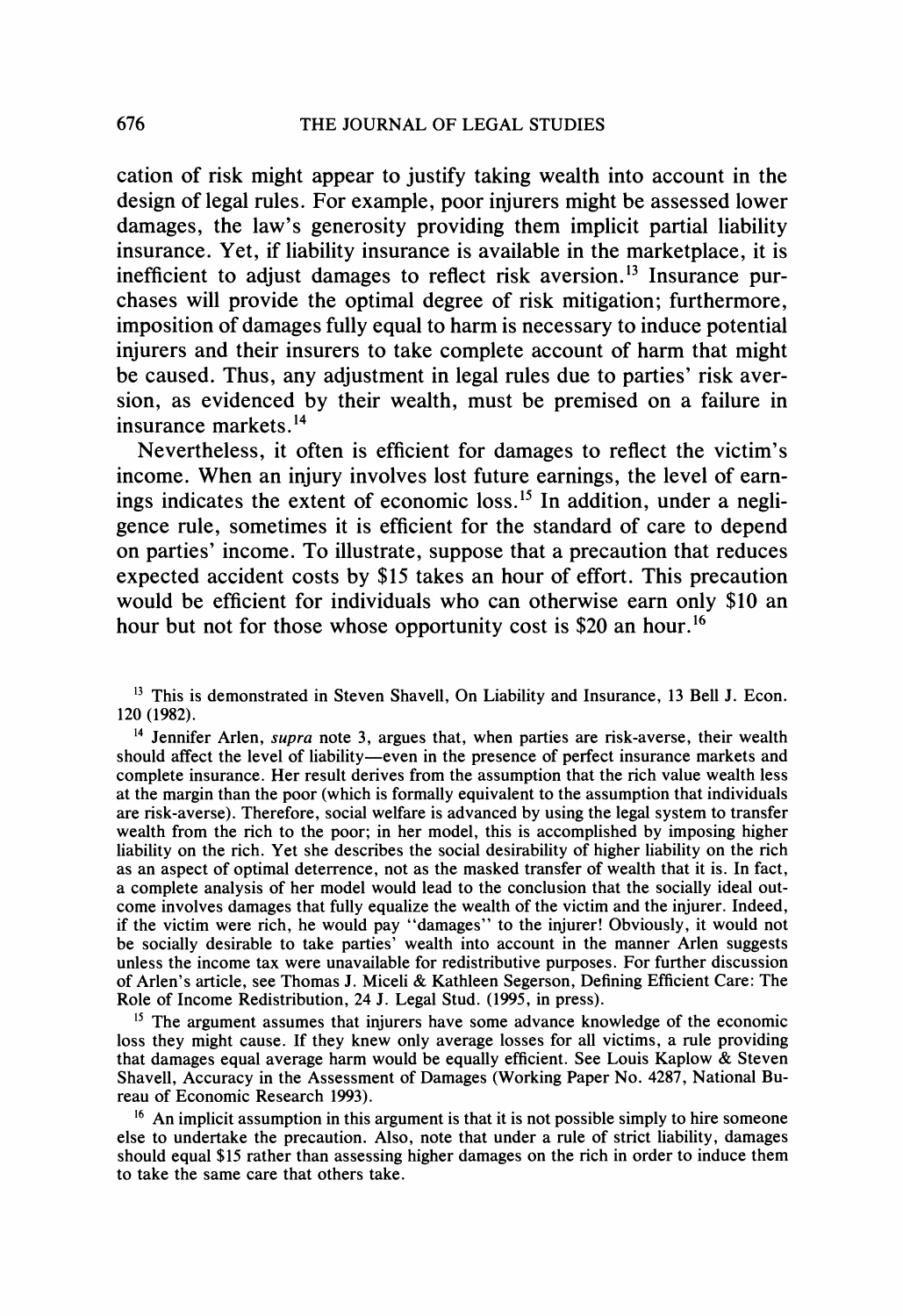## **III. CONCLUSION**

**Redistribution is accomplished more efficiently through the income tax system than through the use of legal rules, even when redistributive taxes distort behavior. Redistribution through legal rules causes the same inefficiency as taxes with regard to the labor-leisure choice: the distortion is caused by the redistribution itself and is not particular to the mechanism by which it is accomplished. And when redistribution involves choosing less efficient legal rules, additional costs are incurred. This argument, along with others that are more familiar, suggests that it is appropriate for economic analysis of legal rules to focus on efficiency and to ignore the distribution of income in offering normative judgments.'7** 

## **APPENDIX**

#### **FORMAL PROOF AND REMARKS**

**The model parallels the illustration in Section I. Individuals exercise care x**  and cause accidents with probability  $p(x)$ , with  $p' < 0$ ,  $p'' > 0$ . An accident causes harm of h, which is borne equally by all individuals.<sup>18</sup> Individuals differ in their ability  $\alpha$  to earn income y through labor effort  $\ell$ , where  $y(\alpha) = \alpha \ell$  and (for notational simplicity)  $\alpha$  is distributed uniformly on the interval [0,1]. Individuals who cause accidents pay damages of  $d$ . The income tax schedule is  $t(y)$ .

We begin with an inefficient legal rule in which damages are  $d(y_1, y_2)$ , where  $y_1$  is the injurer's income and  $y_1$  is the victim's income. (Allowing damages to **depend on parties' incomes makes redistribution possible.) Each individual**  chooses labor effort,  $\ell$ , and care, x, to maximize expected utility, which is

$$
EU = y - \ell - t(y) - x - \overline{p}h - p(x)\int_0^1 d(y, y_V(\alpha)) d\alpha
$$
  
+ 
$$
\int_0^1 p(x(y_1(\alpha)))d(y_1(\alpha), y)d\alpha,
$$
 (A1)

where  $\bar{p}$  is the average probability that others will cause a person harm and where, recall,  $y = \alpha \ell$ . The first four terms on the right side are income, work effort, **income tax payments, and care. Next, utility is reduced by the expected harm a**  person suffers,  $\overline{p}h$ . The final two terms represent payments made and received **under the legal rule. Payments are made when a person causes an accident, which**  has probability  $p(x)$ ; damages, in turn, depend on a person's own income, y (when one is the injurer), and each possible victim's income  $(y_v(\alpha))$  is the income earned by the type of individual who has ability  $\alpha$ )—the integral measures the total over

**<sup>17</sup> Conventional efficiency analysis of legal rules that abstracts from the distribution of income typically will yield the same result as an analysis that fully incorporates both the distributive effects of legal rules and adjustments to the income tax system. The conventional approach, however, is preferable on grounds of simplicity.** 

<sup>&</sup>lt;sup>18</sup> Alternatively, it could be assumed that each individual bears harm with equal probabil**ity, so that the expected harm is the same for each individual.**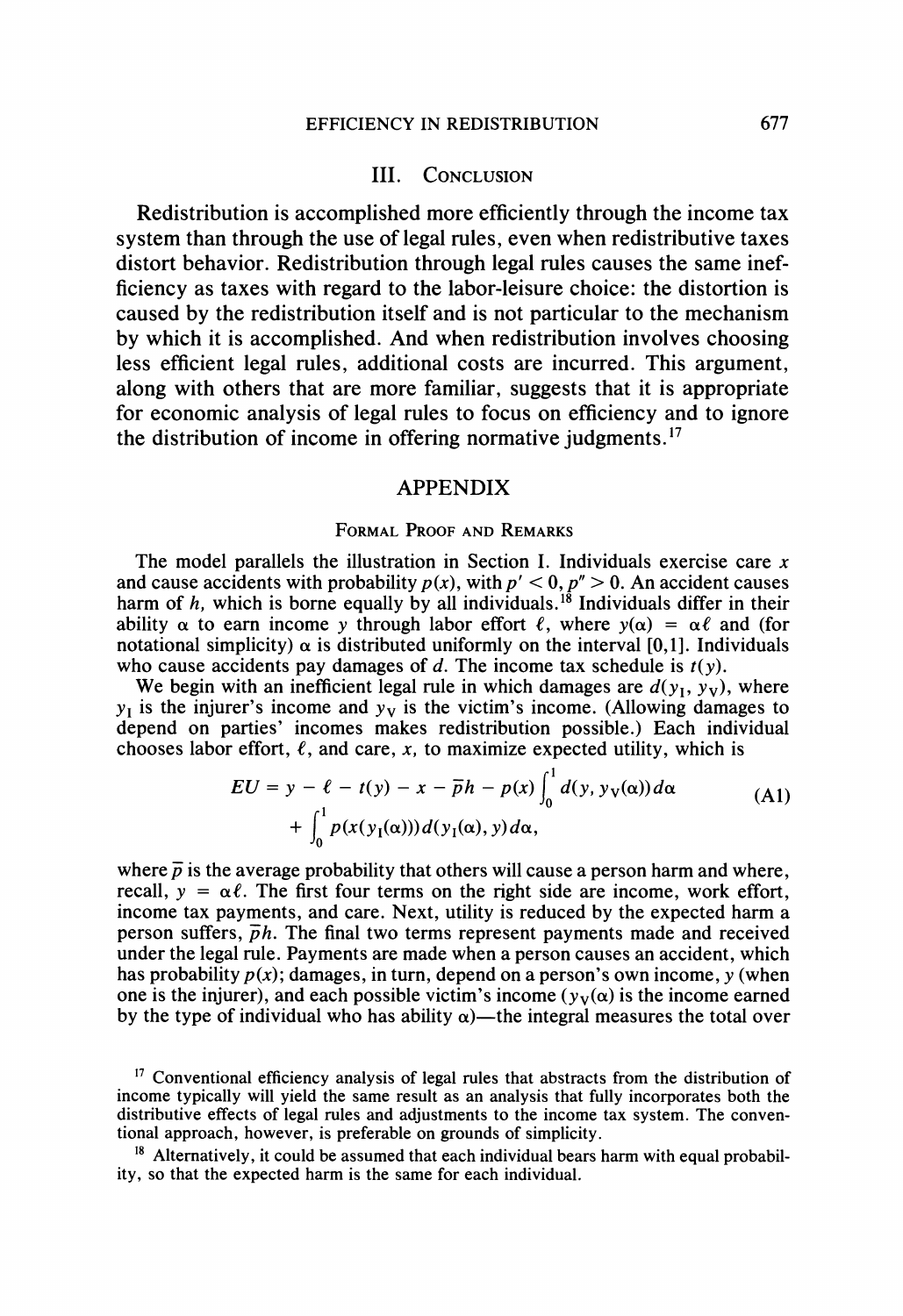**all possible victims. Payments are received when one is injured; each type of**  individual causes an accident with probability  $p(x(y_i(\alpha)))$  and pays damages re**flecting his income-the integral measures the sum over all types who might injure a person.19** 

**We now compare this regime to one with an efficient legal rule and a modified**  income tax system. The efficient rule is  $d = h$ ; as is well known, under strict **liability when injurers pay damages equal to harm caused, all costs are internalized, so actors are induced to take the level of care that minimizes the sum of**  the cost of care and expected harm. We denote this efficient level of care as  $\hat{x}$ **and observe that it is independent of one's income level. It will be useful to**  denote the inefficiency caused by the damages rule  $d(y_1, y_1)$  by

$$
\pi = \int_0^1 \left[ [x(y(\alpha)) + p(x(y(\alpha)))h] - [\hat{x} + p(\hat{x})h] \right] d\alpha.
$$
 (A2)

Because the damage rule d is inefficient,  $\pi$  is positive. (The integrand is positive whenever  $x(y(\alpha))$  is unequal to efficient care  $\hat{x}$ .)<sup>20</sup>

In the regime with the efficient damages rule  $\hat{d} = h$ , let the modified income **tax be** 

$$
\hat{t}(y) = t(y) + \left[x(y) + \overline{p}h + p(x(y))\int_0^1 d(y, y_\mathbf{V}(\alpha)) d\alpha - \int_0^1 p(x(y_1(\alpha)))d(y_1(\alpha), y) d\alpha\right] - \left[\hat{x} + p(\hat{x})h\right].
$$
\n(A3)

Note that, as in Section I, the new income tax,  $\hat{t}(y)$ , is constructed by beginning with the initial income tax,  $t(y)$ , adding total accident costs under the initial, **inefficient regime and subtracting total accident costs under the efficient regime. The former total (under the inefficient rule) is the first term in large brackets: the cost of care, harm suffered, and expected damage payments, minus expected damage awards received. The latter (under the efficient rule) is the second term in large brackets: the cost of care and expected damage payments (harm suffered is precisely offset by expected damage awards received). As a result of the first adjustment, the new income tax changes with income in exactly the way that accident-related costs did under the inefficient liability rule. Thus, if higherincome individuals paid more in damages, now they pay more in taxes instead.** 

**We next demonstrate that the expected utility of individuals will be the same**  under the new tax  $\hat{t}(y)$  and the efficient legal rule as it is under the initial income **tax and the inefficient rule. Recall that, under the efficient legal rule, all individuals (regardless of income) choose the same level of care, x. Also, as just noted, expected harm suffered is just offset by expected damage awards received because damages equal harm. Hence, in the new regime, individuals choose labor**  effort  $\ell$  to maximize expected utility, which is

<sup>19</sup> The last four terms together correspond to the expression  $a(y)$  in the notation of Sec**tion I.** 

<sup>20</sup> In particular, whenever the damage rule d results in an expected payment exceeding **h (as it would when injurers are relatively wealthy, if the rule is redistributive in a manner that favors the poor), injurers will take excessive care. Similarly, when the damage rule d results in an expected payment less than h (as when injurers are relatively poor), injurers will take too little care.**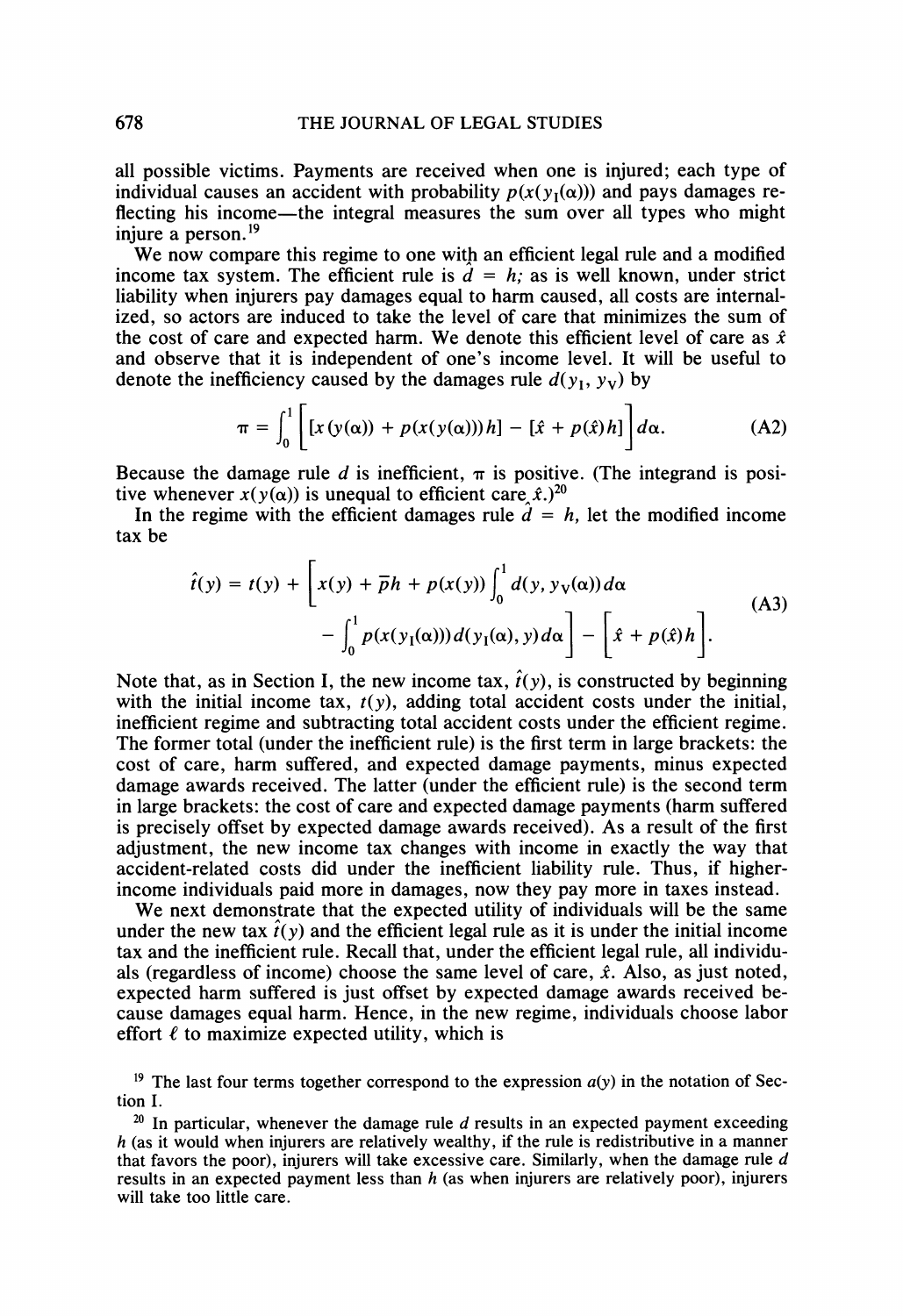$$
E\hat{U} = y - \ell - \hat{t}(y) - \hat{x} - p(\hat{x})h. \tag{A4}
$$

If one uses (A3) to substitute for  $\hat{t}(y)$  in (A4) and compares the result to (A1), **the expression for expected utility in the initial regime, it is apparent that, for any income level y,** 

$$
E\hat{U} = EU. \tag{A5}
$$

Because expected utility is the same for any level of labor effort,  $\ell$ , individuals **of any given ability will choose the same labor effort under both regimes. This, in turn, implies that their welfare will be identical under both regimes.** 

**Finally, we show that tax revenues are greater under the modified income tax. In particular,** 

$$
\int_0^1 \hat{t}(y(\alpha))\,d\alpha = \int_0^1 t(y(\alpha))\,d\alpha + \pi. \tag{A6}
$$

This follows directly from the definitions of  $\hat{t}(y)$  in (A3) and  $\pi$  in (A2). After all,  $\hat{t}(y)$  is constructed to equal  $t(y)$ , plus the total accident costs under the inefficient rule minus the total accident costs under the efficient rule. And  $\pi$  is defined to **equal just this difference in accident costs. (The only difference between the bracketed expressions in [A3] and the right side of [A2] is that the former includes terms for damages individuals pay and receive. But when one integrates over all individuals, the total of damages paid and received are equal, so these components are precisely offsetting.)** 

One can define a new tax by  $\hat{t}(y)$ - $\pi$ . (That is, the savings in accident costs are **uniformly rebated, in a lump-sum manner, to the entire population.) Under this**  tax, labor effort will be unchanged (since the tax differs from  $\hat{t}(y)$  by a constant),<sup>21</sup> so revenues will now be the same as under the initial tax,  $t(y)$ . Each individual is better off by  $\pi$ .

**Remarks. (a) Generality of the result. It should be apparent that our result does not depend on the nature of the activity (for example, one could incorporate**  victim care), the form of the legal rule, the income tax system,<sup>22</sup> or the distribution **of ability. The result might appear to depend on some features of the utility function-notably, risk neutrality, the lack of income effects, and care being independent of ability. Relaxing these assumptions would make determination of the efficient legal rule more complicated. It would remain true, however, that if the redistribution accomplished through an inefficient legal rule were instead achieved through a modification of the tax system, resources would be saved and all individuals could be made better off.** 

**(b) Excise taxes versus legal rules as redistributive devices. Reasoning similar to that in our article suggests the superiority of excise taxes over legal rules as** 

**21 The utility function (A1) involves no income effects; if there were income effects, the argument would hold except that the amount of rebate that would restore budget balance**  would be less than  $\pi$ .

**22 For convenience, we examine the distribution of income with an income tax as the redistributive tool. In a dynamic analysis, one might wish to distinguish the distribution of consumption or wealth from the distribution of income (and consider consumption or wealth taxes in addition to an income tax), which would raise the issue of distorting savings. One can think of the labor-leisure distortion as exemplifying any distortion that results from a general redistributive tax.**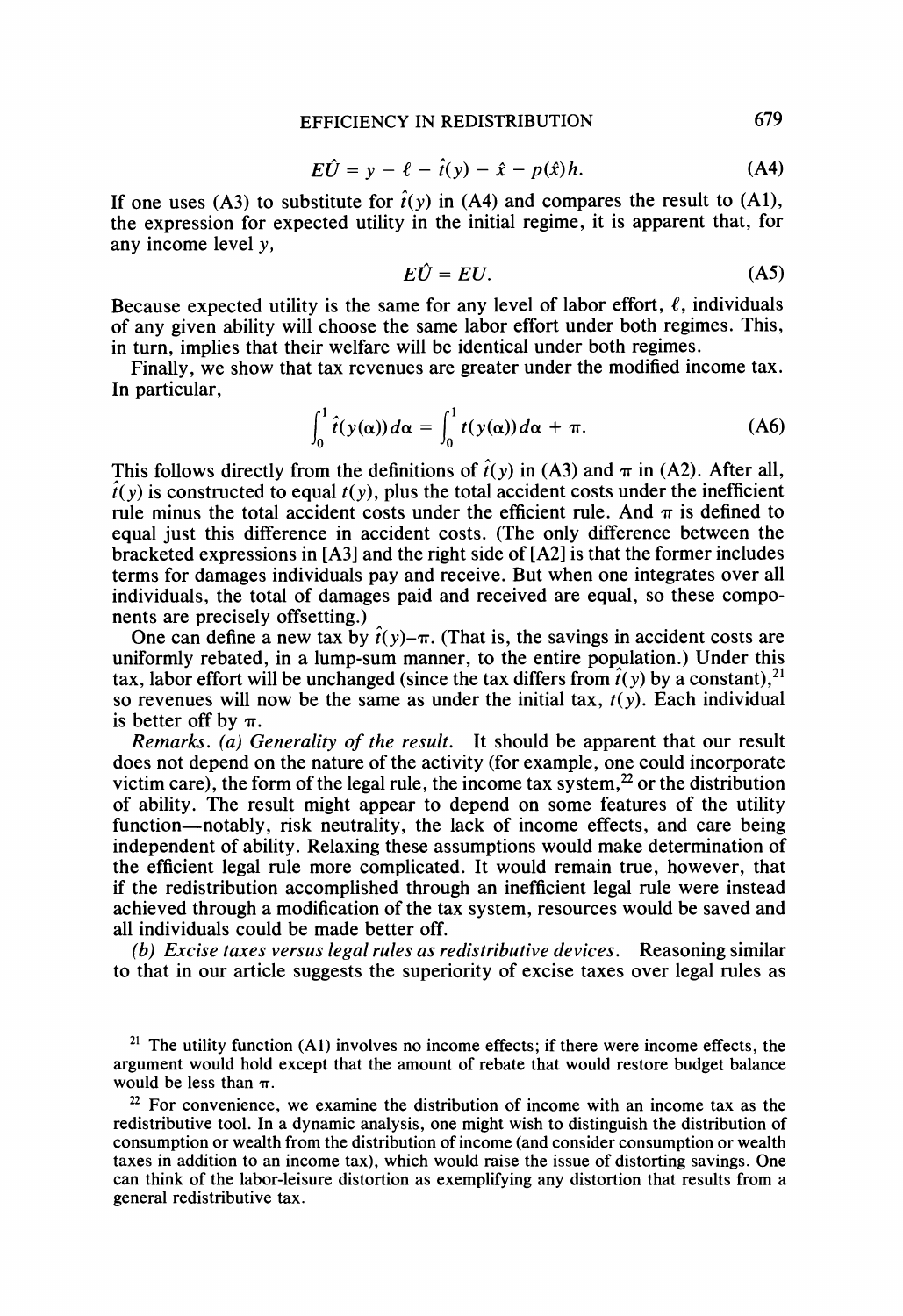**redistributive tools. Suppose, for example, that there is an inefficient legal rule that requires excessive care by owners of yachts. Moreover, assume that this rule has desirable distributive features because yacht owners are usually wealthier than those injured by yachts. The inefficiency caused by this rule will have three components: excessive care is by definition more costly than the harm prevented; yachting is made more expensive, which distorts choices between yachting and other activities (for example, playing golf); and income buys less for the rich, which distorts their labor-leisure choices.** 

**Consider the alternative of using an efficient legal rule combined with an appropriate excise tax on yachting, the proceeds to be distributed to low-income individuals (perhaps the victims of yachting accidents). Distortions of the amount of yachting and labor-leisure decisions would remain the same: the rich would pay more on account of the excise tax rather than on account of bearing higher accident costs (the sum of prevention costs and expected liability payments).23 But the first inefficiency, excessive care, would be avoided. Thus, the excise tax would allow more efficient redistribution than the legal rule.** 

**Observe, however, that an excise tax is a less efficient means of redistribution than the income tax, because the excise tax distorts the amount of yachting**  whereas the income tax does not.<sup>24</sup> Thus, if one wishes to redistribute income, **the most efficient choice typically will be the income tax, the second choice would be an excise tax (as with luxury taxes), and the worst alternative would be an inefficient legal rule with desirable distributive consequences.** 

**(c) Qualifications and the relationship between our result and those in the literature on optimal taxation. Our result is analogous to results on optimal taxation. In simple cases, specific commodity excises are inefficient in the presence of an optimal income tax.25 This conclusion does not hold generally, however, because taxes or subsidies on particular commodities might have** 

**23 Analogous to the effects of excise taxes are subsidies for particular purchases. The familiar argument is that in-kind welfare assistance (for example, free housing rather than cash of equal market value) is inefficient because it distorts choices such as that between housing and food purchases, in addition to creating potential work disincentives for the poor that would result from cash assistance as well. Although one might justify in-kind**  welfare programs on other grounds-for example, because we paternalistically wish to force the poor to spend on food and housing—it is difficult to apply such arguments in the **context of redistribution through legal rules. (We would not channel redistribution through a tort rule because we wished the poor to be in more accidents caused by the rich.)** 

**24 Under the Ramsey tax rule, the efficiency of such an excise tax would depend on the elasticity of demand for yachting. But, as explained in the following remark and note 25, this analysis is inapplicable in the presence of an income tax. An excise tax, however, may be superior if the amount of yachting were excessive, as it might be under a negligence rule. See Steven Shavell, Strict Liability versus Negligence, 9 J. Legal Stud. 1 (1980).** 

**25 For a useful survey of the literature and discussion of the ideas presented in this remark, see Joseph E. Stiglitz, Pareto Efficient and Optimal Taxation and the New New Welfare Economics, in 2 Handbook of Public Economics 991, 1023-27 (Alan J. Auerbach & Martin Feldstein eds. 1987). The survey explains why the familiar Ramsey tax rule-that**  tax rates on commodities should vary inversely with demand elasticities—is inapplicable **in the presence of an income tax. (When an income tax is present, one can raise revenue without causing any distortion in choices among commodities. Hence, differential taxation of commodities is only useful when it reduces the labor-leisure distortion, as explained in the text.)**